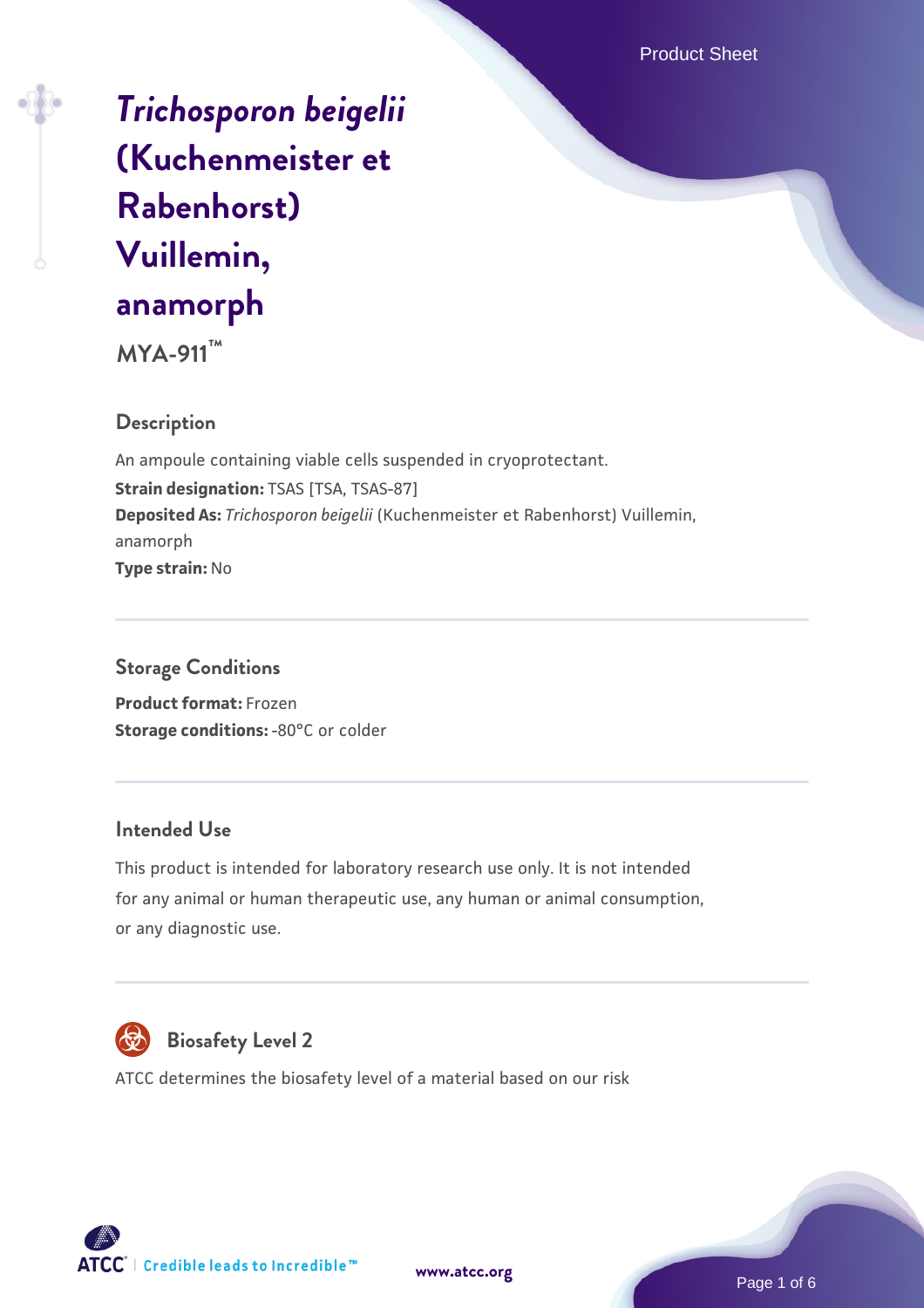**MYA-911**

assessment as guided by the current edition of *Biosafety in Microbiological and Biomedical Laboratories (BMBL)*, U.S. Department of Health and Human Services. It is your responsibility to understand the hazards associated with the material per your organization's policies and procedures as well as any other applicable regulations as enforced by your local or national agencies.

ATCC highly recommends that appropriate personal protective equipment is always used when handling vials. For cultures that require storage in liquid nitrogen, it is important to note that some vials may leak when submersed in liquid nitrogen and will slowly fill with liquid nitrogen. Upon thawing, the conversion of the liquid nitrogen back to its gas phase may result in the vial exploding or blowing off its cap with dangerous force creating flying debris. Unless necessary, ATCC recommends that these cultures be stored in the vapor phase of liquid nitrogen rather than submersed in liquid nitrogen.

## **Certificate of Analysis**

For batch-specific test results, refer to the applicable certificate of analysis that can be found at www.atcc.org.

#### **Growth Conditions**

**Medium:**  [ATCC Medium 28: Emmons' modification of Sabouraud's agar/broth](https://www.atcc.org/-/media/product-assets/documents/microbial-media-formulations/2/8/atcc-medium-28.pdf?rev=0da0c58cc2a343eeae735016b70809bb) **Temperature:** 37°C

**Handling Procedures**



**[www.atcc.org](http://www.atcc.org)**

Page 2 of 6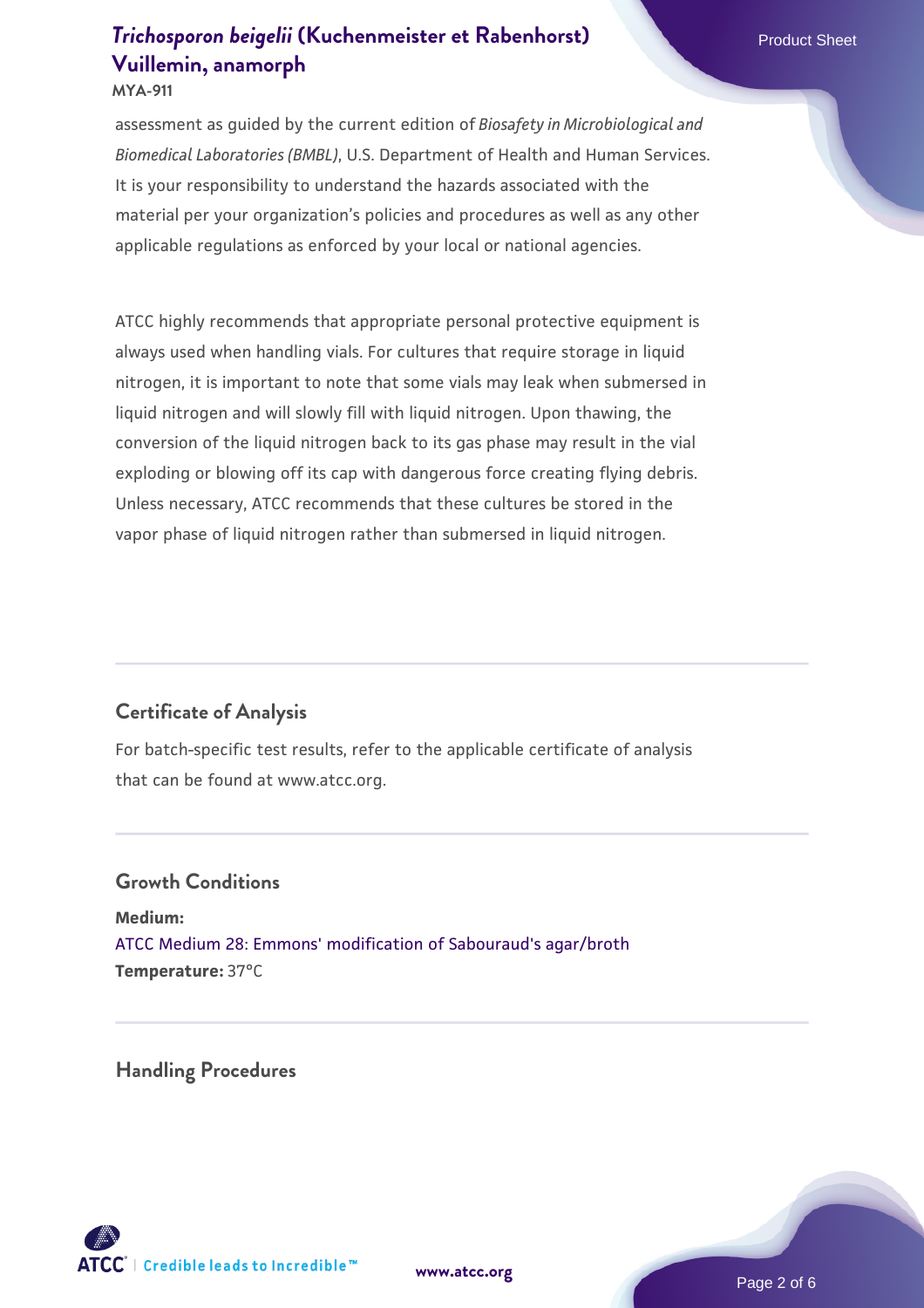#### **MYA-911**

**Frozen ampoules** packed in dry ice should either be thawed immediately or stored in liquid nitrogen. If liquid nitrogen storage facilities are not available, frozen ampoules may be stored at or below -70°C for approximately one week. **Do not under any circumstance store frozen ampoules at refrigerator freezer temperatures (generally -20°C)**. Storage of frozen material at this temperature will result in the death of the culture.

- 1. To thaw a frozen ampoule, place in a **25°C to 30°C** water bath, until just thawed **(approximately 5 minutes)**. Immerse the ampoule just sufficient to cover the frozen material. Do not agitate the ampoule.
- 2. Immediately after thawing, wipe down ampoule with 70% ethanol and aseptically transfer at least 50 µL (or 2-3 agar cubes) of the content onto a plate or broth with medium recommended.
- Incubate the inoculum/strain at the temperature and conditions 3. recommended.
- 4. Inspect for growth of the inoculum/strain regularly for up to 4 weeks. The time necessary for significant growth will vary from strain to strain.

#### **Material Citation**

If use of this material results in a scientific publication, please cite the material in the following manner: *Trichosporon beigelii* (Kuchenmeister et Rabenhorst) Vuillemin, anamorph (ATCC MYA-911)

#### **References**

References and other information relating to this material are available at www.atcc.org.

#### **Warranty**

The product is provided 'AS IS' and the viability of ATCC® products is warranted for 30 days from the date of shipment, provided that the

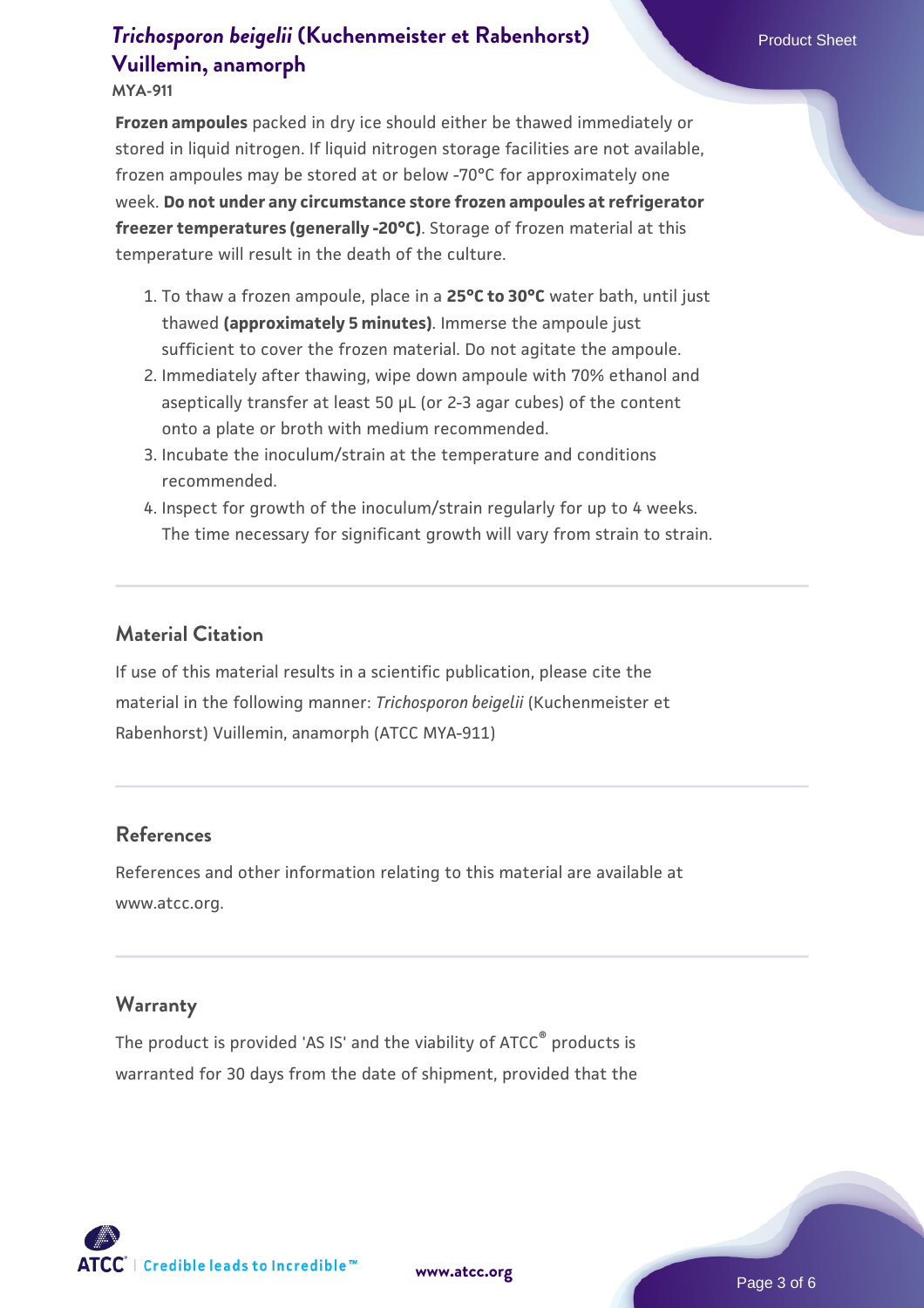#### **MYA-911**

customer has stored and handled the product according to the information included on the product information sheet, website, and Certificate of Analysis. For living cultures, ATCC lists the media formulation and reagents that have been found to be effective for the product. While other unspecified media and reagents may also produce satisfactory results, a change in the ATCC and/or depositor-recommended protocols may affect the recovery, growth, and/or function of the product. If an alternative medium formulation or reagent is used, the ATCC warranty for viability is no longer valid. Except as expressly set forth herein, no other warranties of any kind are provided, express or implied, including, but not limited to, any implied warranties of merchantability, fitness for a particular purpose, manufacture according to cGMP standards, typicality, safety, accuracy, and/or noninfringement.

#### **Disclaimers**

This product is intended for laboratory research use only. It is not intended for any animal or human therapeutic use, any human or animal consumption, or any diagnostic use. Any proposed commercial use is prohibited without a license from ATCC.

While ATCC uses reasonable efforts to include accurate and up-to-date information on this product sheet, ATCC makes no warranties or representations as to its accuracy. Citations from scientific literature and patents are provided for informational purposes only. ATCC does not warrant that such information has been confirmed to be accurate or complete and the customer bears the sole responsibility of confirming the accuracy and completeness of any such information.

This product is sent on the condition that the customer is responsible for and assumes all risk and responsibility in connection with the receipt, handling, storage, disposal, and use of the ATCC product including without limitation taking all appropriate safety and handling precautions to minimize health or environmental risk. As a condition of receiving the material, the customer



**[www.atcc.org](http://www.atcc.org)**

Page 4 of 6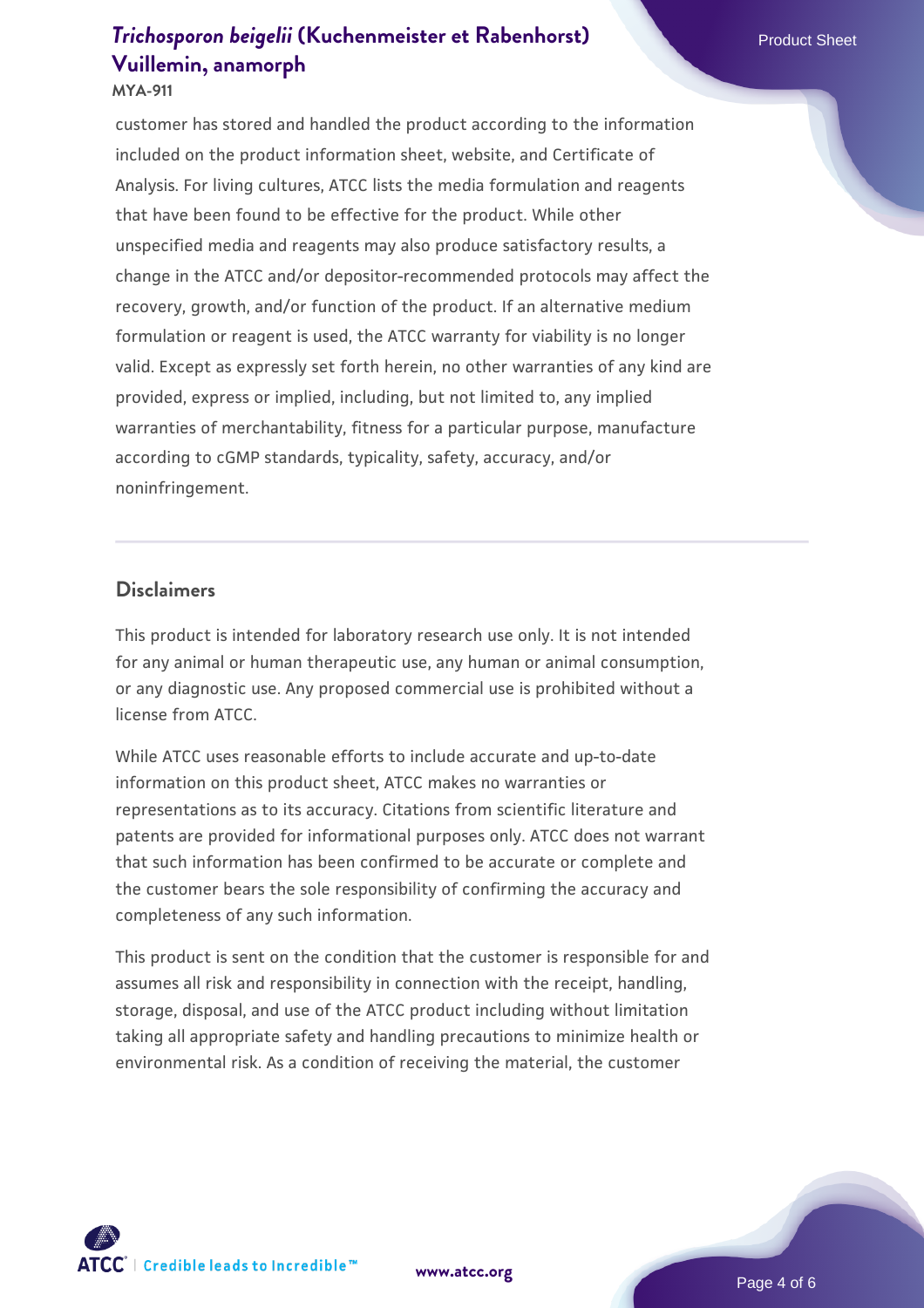agrees that any activity undertaken with the ATCC product and any progeny or modifications will be conducted in compliance with all applicable laws, regulations, and guidelines. This product is provided 'AS IS' with no representations or warranties whatsoever except as expressly set forth herein and in no event shall ATCC, its parents, subsidiaries, directors, officers, agents, employees, assigns, successors, and affiliates be liable for indirect, special, incidental, or consequential damages of any kind in connection with or arising out of the customer's use of the product. While reasonable effort is made to ensure authenticity and reliability of materials on deposit, ATCC is not liable for damages arising from the misidentification or misrepresentation of such materials.

Please see the material transfer agreement (MTA) for further details regarding the use of this product. The MTA is available at www.atcc.org.

## **Copyright and Trademark Information**

© ATCC 2021. All rights reserved. ATCC is a registered trademark of the American Type Culture Collection.

#### **Revision**

This information on this document was last updated on 2021-05-20

## **Contact Information**

ATCC 10801 University Boulevard Manassas, VA 20110-2209 USA US telephone: 800-638-6597 Worldwide telephone: +1-703-365-2700